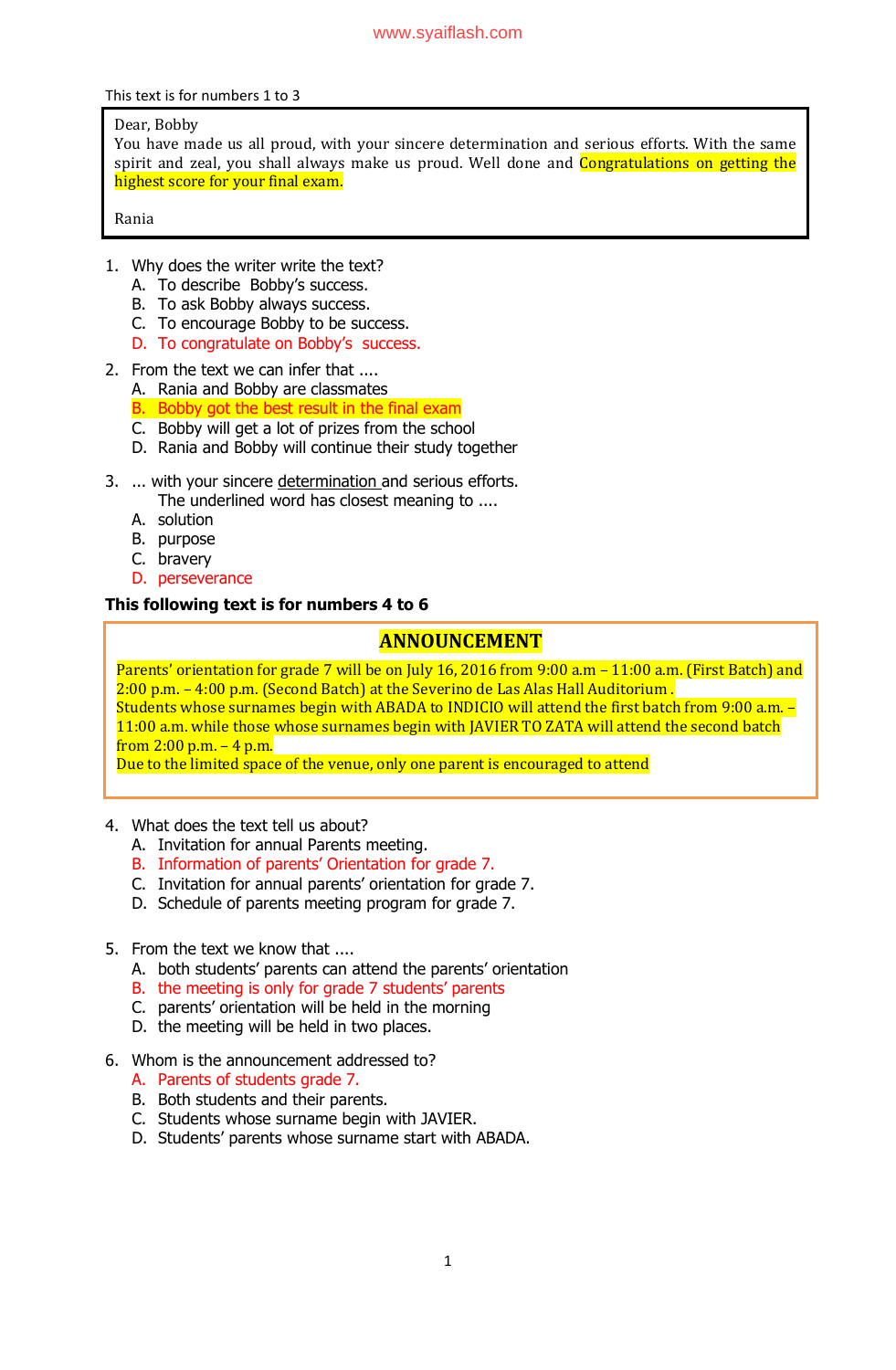## **The following text is for number 7**

#### Dear Riko

I'm really sorry that I have to delay our plan to visit the museum this weekend. There is something urgent. My mother is hospitalized because of malaria. Perhaps we can reschedule it. What about the following week? Please let me know. Thank you.

**Regards** Roby

- 7. What does Roby write the text for?
	- A. To inform Riko that his mother is hospitalized.
	- B. To ask apology for not joining the museum visit.
	- C. To apologize for delaying the plan of Museum visit.
	- D. To remind their visit to the museum this weekend.

## **The following text is for numbers 8 and 9**



- 8. From the text we get information that Max ....
	- A. has high quality of calcium and vitamin D
	- B. contains very low fat and vitamin D
	- C. is only good for certain students
	- D. contains much trans fat
- 9. What is being advertised?
	- A. Mars food service.
	- B. A non-calories snack.
	- C. Chocolate brownie cake.
	- D. A new chocolate snack.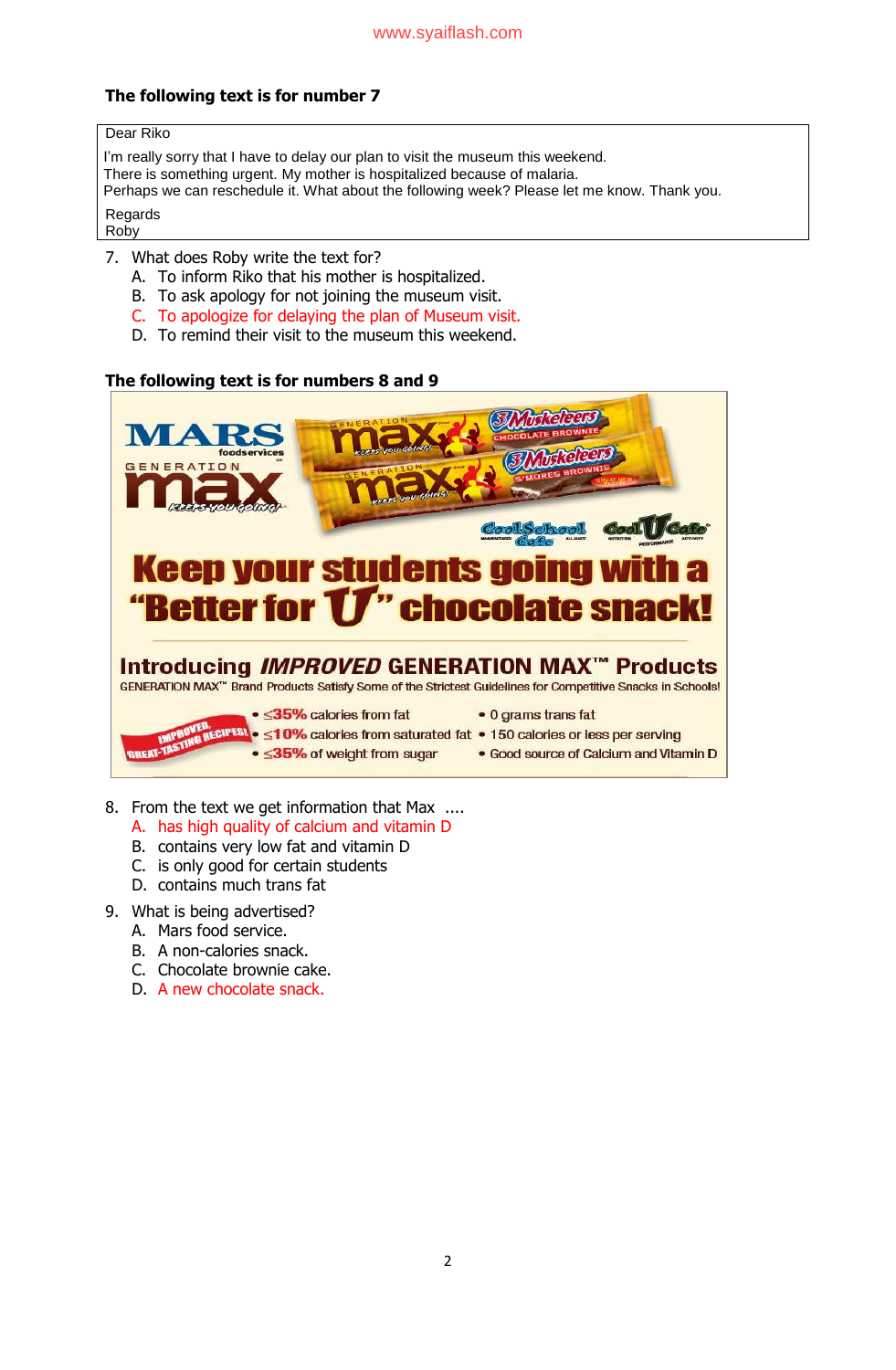### [www.syaiflash.com](http://www.syaiflash.com/)

#### **Text for number 10 to 1[1](http://www.facebook.com/sharer.php?u=https%3A%2F%2Fwww.thoughtfortoday.org.uk%2Fthe-secret-of-happiness%2F&t=The%20Secret%20of%20Happiness)**

Dear Kayla, Dear Kayla,<br>I just wanted to let you know how much I I just wanted to let you whow the light as have enjoyed speritung the canne<br>camp counselors together. I can hardly believe that our time together is coming<br>believe that our time together is coming believe that our time together to serve<br>to an end. Getting to know you has been to an end. Getting to Khott you.<br>one of the best parts of my summer. one of the best parts of my semi-<br>Even though we only met in May, I Even though we only then may, our lives.

(source: wikihow)

(

- 10. The writer writes the letter to ….
	- A. tell that the summer camp is coming to an end
	- B. inform that she will be Kayla's camp counselors
	- C. express her gladness of the internship with Kayla
	- D. confirm if they can make friends in the near future
- 11. From the text we know that ….
	- A. Kayla and the writer had been friends long before the summer camp
	- B. the writer felt time passing so slowly because of the unenjoyable time
	- C. being at the summer camp, the writer felt hard to be apart from Kayla
	- D. getting to know Kayla made the writer regretted joining the summer camp

### **Text for number 12 to 13**



[https://www.google.co.id/search?q=memo&rlz=](https://www.google.co.id/search?q=memo&rlz))

- 12. What chairs does Mr. Graham Davis want? … chairs.
	- A. Convenient
	- B. Comfortable
	- C. Bright brown
	- D. Soft colour

13. What did Graham Davis want Anne Bell to do for him?

- A. Arranging chairs in the manager's office.
- B. Preparing the Graham's order of chairs.
- C. Selecting colors of office chairs.
- D. Buying 10 chairs for \$500.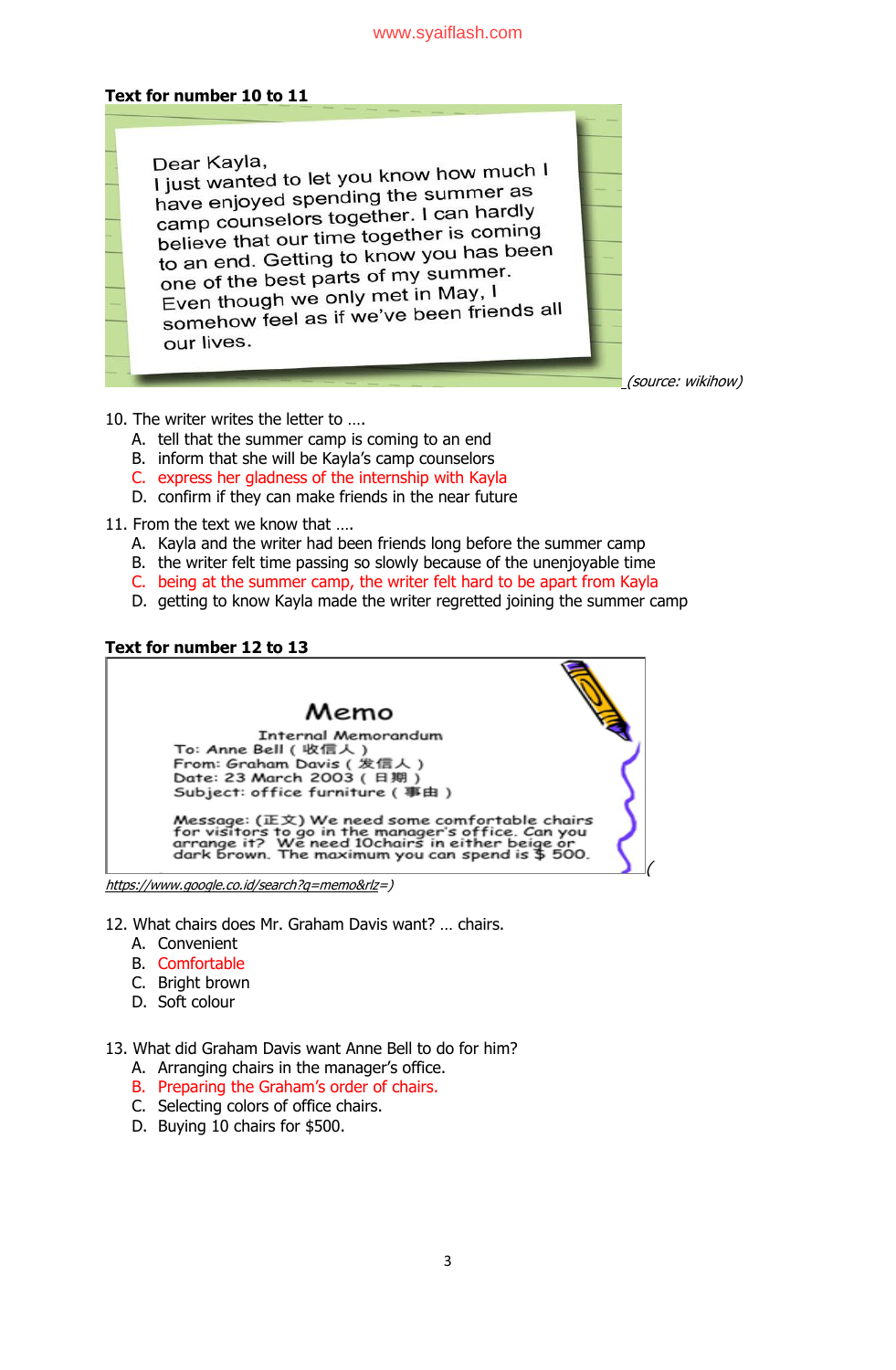## **Text for number 14 to 16**



(https://www.google.co.id/search?q=advertisement+on+student+pick+up)

- 14. Who will probably be the customer for the transportation service?
	- A. Mechanics.
	- B. Students.
	- C. Drivers.
	- D. Parents.

15. What makes the customers free to arrange their schedule?

- A. Calling for transport order every time.
- B. Safe guarantee from the transportation.
- C. Solvable traffic problem.
- D. Unlimited pick up time.

16. The text is written to ….

- A. promote a transportation service
- B. enforce traffic safety for students
- C. inform how to deal with traffic problem
- D. tell about the school transportation problem

## **Text for number 17 to 19**

Lionel Messi is an Argentine – born football player. FIFA names him the world player of the year five times ( 2009 – 2015). He was born on June 24, 1987 in Rosario, Argentine.

Messi started playing football as a boy and in 1995 joined the youth team of Newell"s Old Boys (a Rosario-based top-division football club). At age 13 Messi and his family relocated to [Barcelona,](https://www.britannica.com/place/Barcelona) and he began playing for FC [Barcelona](https://www.britannica.com/topic/FC-Barcelona)'s under-14 team. He scored 21 goals in 14 games for the junior team, and he quickly graduated through the higher-level teams until at age 16 he was given his informal debut with FC Barcelona in a friendly match. In the 2004–05 season Messi, then 17, became the youngest official player and goal scorer in the Spanish La Liga.

Though only 5 feet 7 inches (1.7 meters) tall and weighing 148 pounds (67 kg), he was strong, well-balanced, and versatile on the field. Naturally left-footed, quick, and precise in control of the ball, Messi was a keen pass distributor and could readily thread his way through packed defenses.

In 2005 he was granted Spanish [citizenship,](https://www.britannica.com/topic/citizenship) an honor greeted with mixed feelings by the fiercely Catalan supporters of Barcelona. The next year Messi and Barcelona won the Champions League (the European club championship) title. Messi"s play continued to rapidly improve over the years, and by 2008 he was one of the most dominant players in the world, finishing second to [Manchester](https://www.britannica.com/topic/Manchester-United) United's [Cristiano](https://www.britannica.com/biography/Cristiano-Ronaldo) Ronaldo in the voting for the 2008 FIFA World Player of the Year. In early 2009 Messi capped off a spectacular 2008–09 season by helping FC Barcelona capture the club's first "treble" (winning three major European club titles in one season. During the 2009–10 season Messi scored 34 goals in domestic games as Barcelona repeated as La Liga champions. He earned the Golden Shoe award as Europe"s leading scorer, and he was named the 2010 world player of the year (the award was renamed the FIFA Ballon d"Or that year).

https://www.britannica.com/biography/Lionel-Messi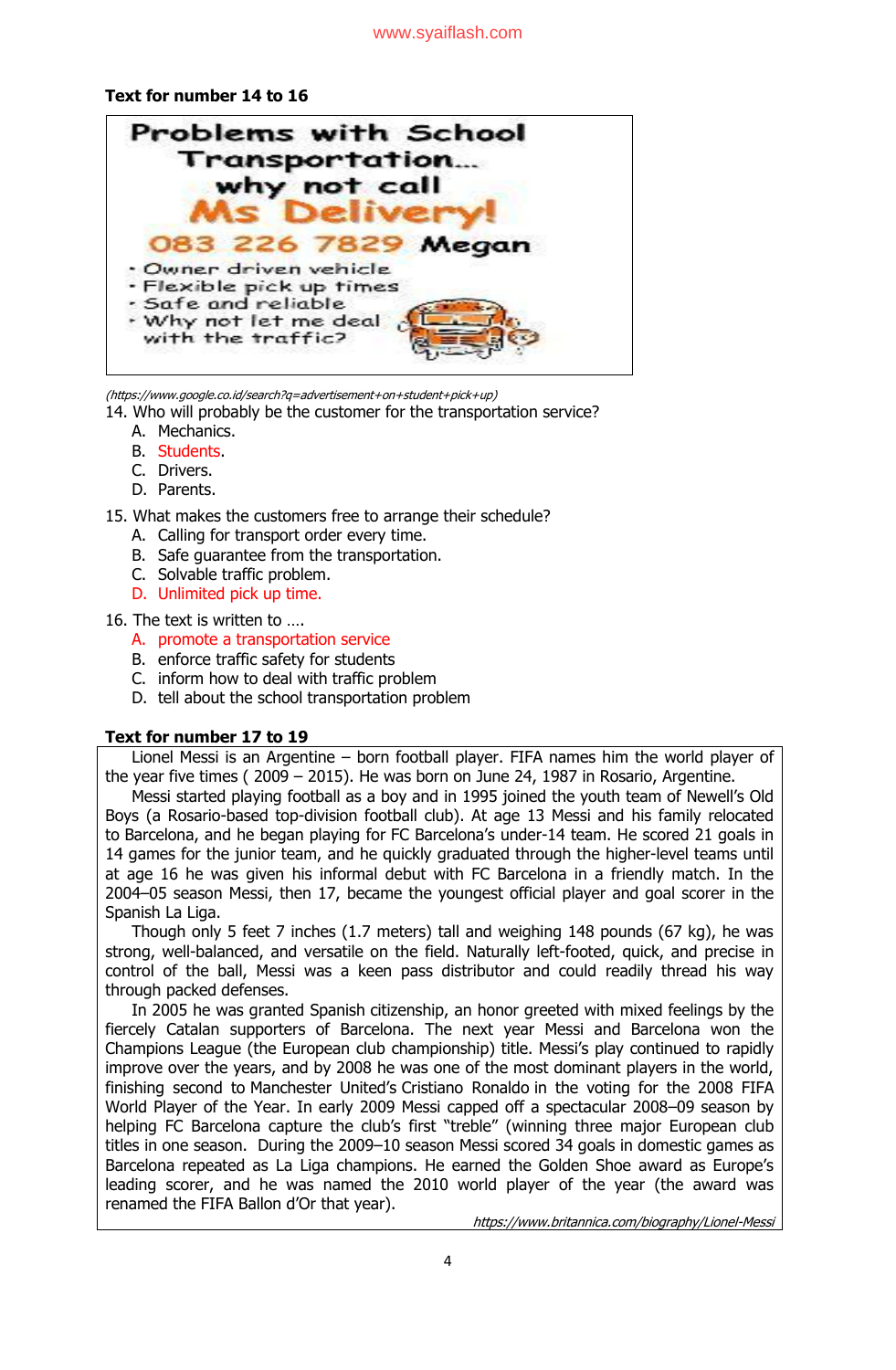- 17. The text talks about ….
	- A. a leading scorer of football
	- B. Messi"s debut with FC Barcelona
	- C. Lionel Messi, an Agentina football player
	- D. records at the European club championship
- 18. What is Messi" s best achievement as goal scorer? He was granted ….
	- A. Spanish citizenship in 2005.
	- B. three major European club titles in one season.
	- C. the Golden Shoe award as Europe's leading scorer.
	- D. as the youngest player and goal scorer in the Spanish La Liga.

## 19. What is the main idea of the second paragraph?

- A. Messi is particularly left-footed.
- B. Messi is a skillful football player.
- C. Messi is also a good pass distributor.
- D. Messi"s physical features contribute to his skill.

## **Text for number 20 to 22**

Once upon a time, there was a kingdom with King Tam and Queen Yeye. They have a daughter named Princess Eureka. She used to be a diligent student but after her vacation to Paradise Island everything changed. The king and the queen were very sad because she preferred staying and playing with butterflies in a garden to studying at school. They were worried about Princess Eureka"s future, but they could not do anything.

One day, a butterfly"s queen came closer. "Hi Princess Eureka, why don"t you go to school today, and it is the second week you didn't go to school, what happens my little princess?" said Sisy the butterfly's queen. "I'm bored and tired with the school activities. Every day I have to study reading and Mathematics." Sisy smiled and said," Do you want to be a beautiful girl and everybody admires you?". "Of course, could you tell me how?" she answered charmingly. "Listen to me dear, before I"m getting this beauty I was an ugly creature. Everybody doesn"t like me till I had to do a hard process when I was a chrysalis. Finally, I become a beautiful creature that everyone loves, said Sisy. "So what"s the problem?" Princess Eureka was curious. "It has been days you don"t go to school. It means you avoid the process that will make you be a beautiful and awesome princess. The hard process that makes you to be somebody not nobody.", Sisy answered. "Will the studying process at school make me an awesome princess?", asked Princess Eureka. "Yes you are right", said Sisy. "OK, I"ll go to school tomorrow", Princess Eureka said charmingly.

The next day Princess Eureka wanted to go to school and studied hard. It made the king Tam and Queen Yeye were very happy. *(adopted from: 100 betimes stories for children by: phepheo)* 

- 20. What did Eureka like to do after her vacation to Paradise Island?
	- A. Gardening.
	- B. Studying at school.
	- C. Staying at garden.
	- D. Doing nothing.

### 21. What is the main idea of the second paragraph?

- A. Princess Eureka admired Sisy"s beauty.
- B. Sisy pursued Princess Eureka to go to school.
- C. Sisy told princess Eureka about her metamorphose.
- D. Princess Eureka told Sisy why she didn't like going to school.

## 22. What did Princess Eureka learn from Sisy?

- A. Don"t easily trust every admiration.
- B. To gain success needs work hard.
- C. Learning begins with curiosity.
- D. Beauty calls for big efforts.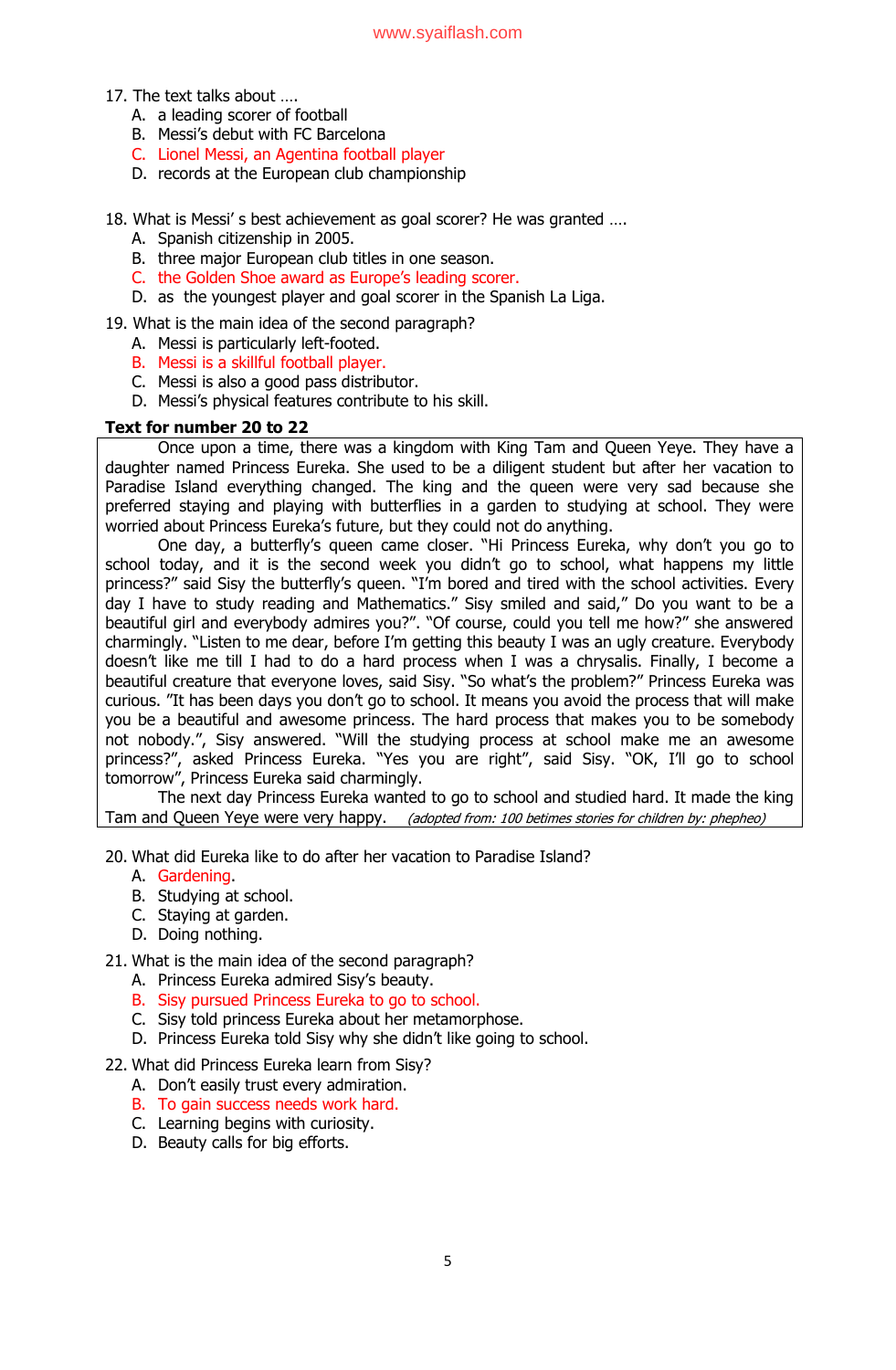#### [www.syaiflash.com](http://www.syaiflash.com/)

### **Text for number 23 to 26**

Last Tuesday Red class went by bus to Woollahra Farm. We were all very excited. The golden sun was shining brightly as we headed to the farm along the long winding road.

As soon as we arrived we washed our hands so that we could touch the animals without giving them germs. Although I was looking forward to getting close to the animals I was a bit nervous of seeing the cows.

First we went to the dairy shed to watch the large cows being milked by a machine. Despite feeling a bit nervous it was really interested in watching it. Afterwards we fed a cute baby sheep with the bottle. I discovered that they can be quite strong as they want to be.

Then it was time to see the chickens. We held the fluffy yellow chicks in our hands. The feet felt very tickly. It was a very busy day. We fed ponies, goats, donkeys, sheep and deer. I liked feeding the ponies the best

At the end of the day we went back to school. I discovered that working on a farm is a lot hard work!

(Taken from [http://www.primaryresources.co.uk/english/englishD6.htm\)](http://www.primaryresources.co.uk/english/englishD6.htm)

- 23. What should the writer and his/her friend do before contact with the animal?
	- A. Preparing grass for feeding the animal.
	- B. Giving a germ to the animal.
	- C. Feeding all the animals.
	- D. Washing the hand.

24. Why did the writer think that working on a farm was a lot hard work? Because ….

- A. germs must be put away from the animals
- B. full care must be given to the animals
- C. all animals must be fed up correctly
- D. that job made him/her nervous
- 25. "… we could touch the animals without giving them germs." (par.2) The underlined word is closest in meaning to ….
	- A. disease
	- B. viruses
	- C. bacteria
	- D. sickness

26. From the text we conclude that ….

- A. the students went to a farm in the evening
- B. the students felt tired after the excursion activities
- C. there are more than eight animals that the students found on the farm
- D. the most interesting activities is feeding a cute baby sheep with the bottle

## **Text for number 27 to 29**



[\(adopted@www.wisenetizen.com\)](mailto:adopted@www.wisenetizen.com)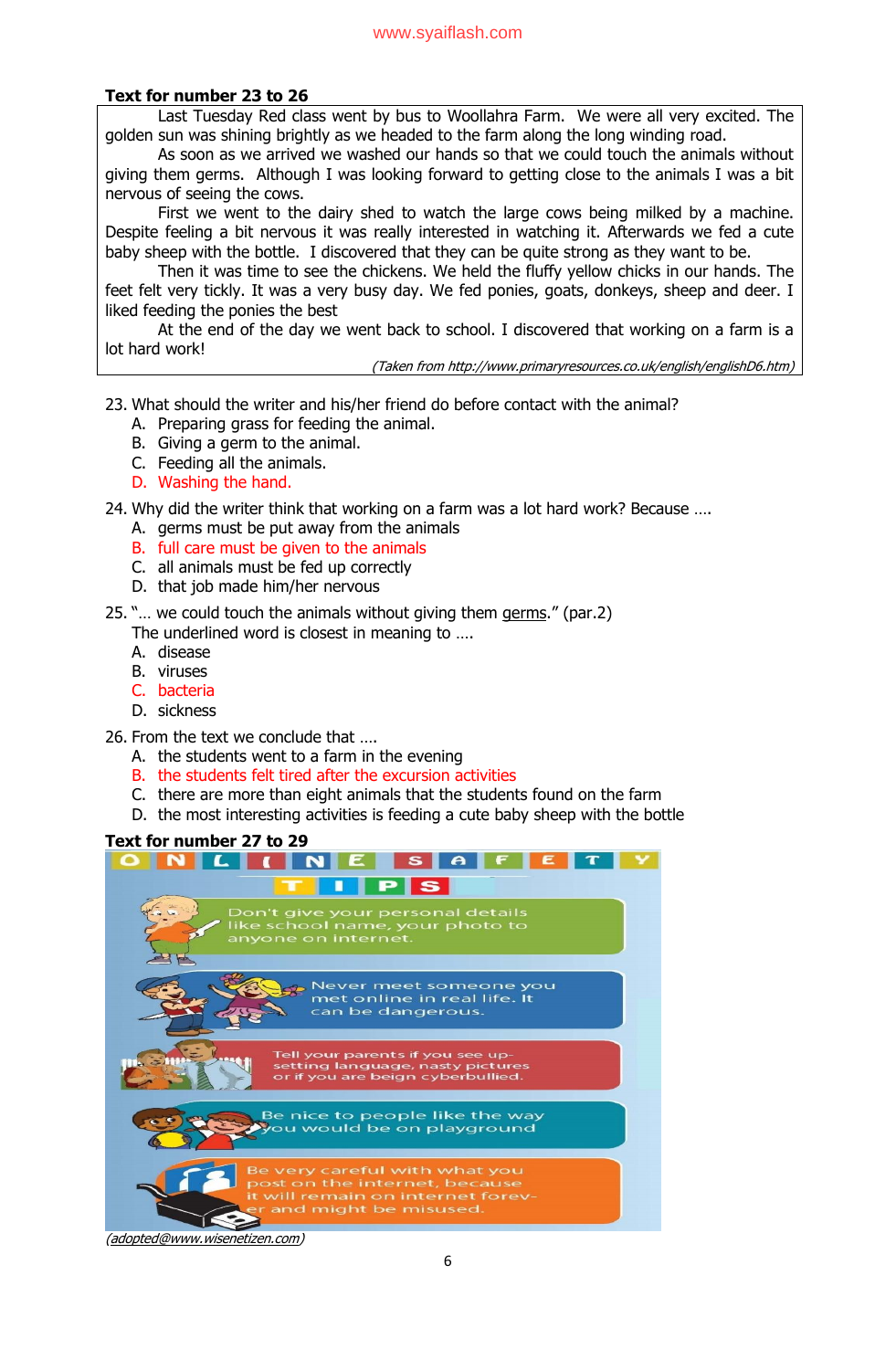- 27. " Be careful with what you post on the internet,…" The underlined word is closest in meaning to ....
	- A. read
	- B. draw
	- C. upload
	- D. download
- 28. " ... your photo to anyone on internet."
	- What does the underlined word refer to?
	- A. Admin.
	- B. Parent.
	- C. Netizen.
	- D. Teacher.

29. The text is written for the readers to ….

- A. help readers make many friends from internet
- B. save data and information posted on the internet
- C. maximize the usage of internet for communication
- D. prevent readers from negative effect of using internet

## **Text for number 30 to 33**

Yoga is not longer simply a singular pursuit but a lifestyle choice and an established part of health and culture landscape. People come to yoga and stick with it because they want to have healthier lives. 'Yoga as medicine' represents the next great yoga wave. We will be seeing a lot more yoga in health care settings. More yoga recommended by the medical community as new research shows that yoga is a valuable therapeutic tool for many health conditions.

There are many benefits of yoga. Yoga for slim legs for example, it provides abundant postures specifically targeting someone's legs. A full set of flow yoga sequence designed for quick leg toning. Other example, yoga for better sleep. It helps someone easily falls asleep at night. It will cure us from insomnia and maximize a deep quality sleeping time. It's also able to make someone saying no to medical sleeping aids. We can enjoy the most natural way to a better sleep.

(Taken from: htts//www.Dailyyoga.com/#/exerices)

- 30. What is the main idea of the first paragraph?
	- A. There are a lot more yoga in health care settings.
	- B. Yoga is a valuable therapeutic tool for health.
	- C. People come to yoga to cure their health.
	- D. Yoga is a lifestyle choice in recent time.
- 31. "**It** will cure us from insomnia...."

The underlined word in the sentence refers to ....

- A. better sleep
- B. medical aid
- C. medicine
- D. yoga
- 32. From the text we know that yoga ....
	- A. will cure someone who is unable to sleep over period time
	- B. is unimportat therapeutic tool for many health conditions
	- C. will be a choice and an established part of lifestyle
	- D. is able to minimize a deep quality sleeping time
- 33. What does the text tell us about?
	- A. A valuable therapeutic tool.
	- B. The benefit of Yoga.
	- C. A lifestyle choice.
	- D. Yoga in general.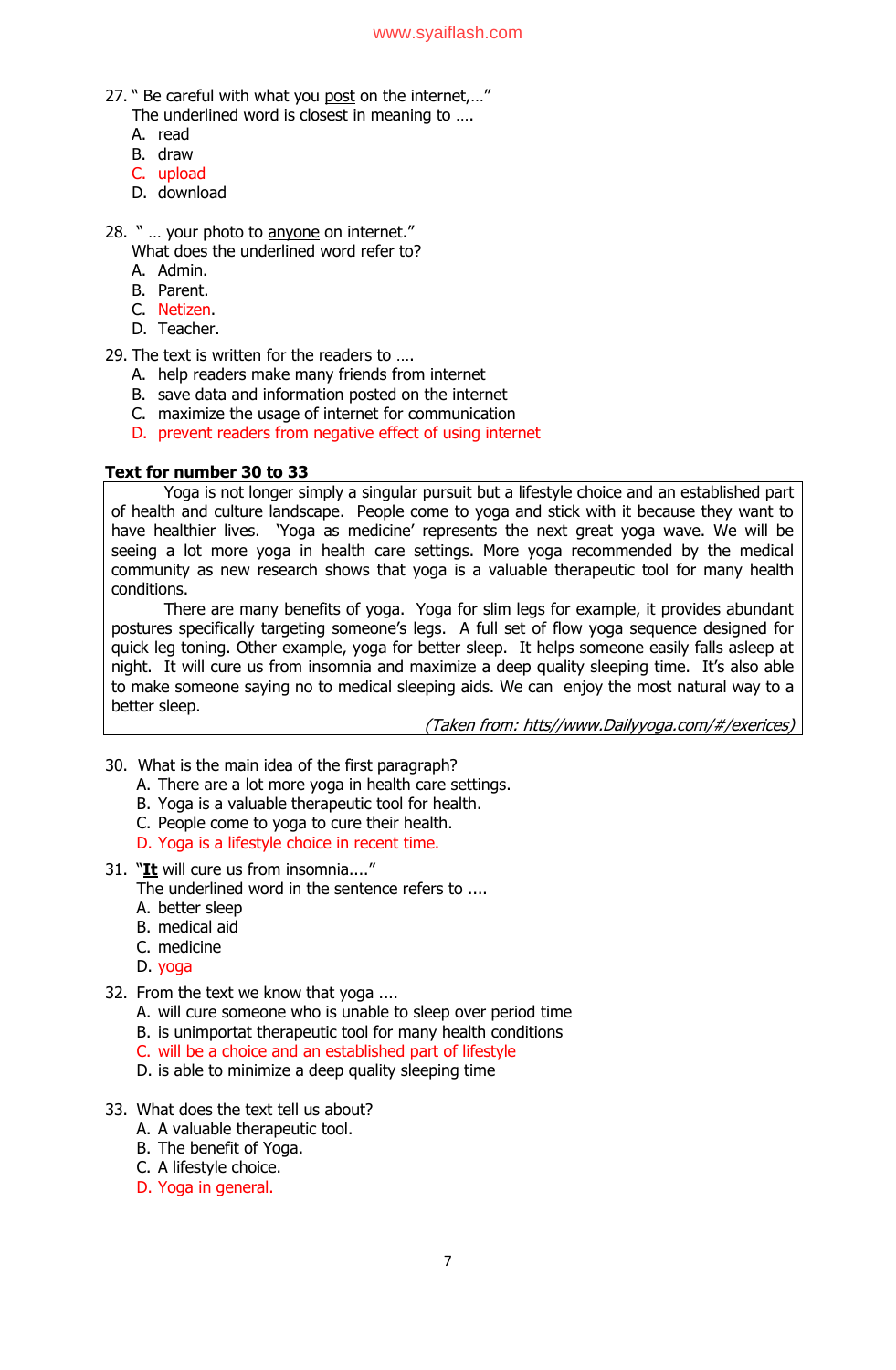## **Text for numbers 34 to 34**

Prambanan Temple Prambanan is the largest Hindu temple compound in Central Java in Indonesia, located approximately 18 km east of Yogyakarta. The temple is a UNESCO World Heritage Site and it is one of the largest Hindu temples in south-east Asia. It is characterized by its tall and pointed architecture, typical of Hindu temple architecture, and by the 47m high central building inside a large complex of individual temples.



It was built around 850 CE by either Rakai Pikatan, king of the second Mataram dynasty, or Balitung Maha Sambu, during the Sanjaya Dynasty. Not long after its construction, the temple was abandoned and began to deteriorate. Reconstruction of the compound began in 1918. The main building was completed in around 1953. Much of the original stonework has been stolen and reused at remote construction sites. A temple will only be rebuilt if at least 75% of the original stones are available, and therefore only the foundation walls of most of the smaller shrines are now visible and with no plans for their reconstruction.

The temple was damaged during the earthquake in Java in 2006. Early photos suggest that although the complex appears to be structurally intact, damage is significant. Large pieces of debris, including carvings, were scattered over the ground. The temple has been closed to the public until damage can be fully assessed. The head of Yogyakarta Archaeological Conservation Agency stated that: "it will take months to identify the precise damage". However, some weeks later in 2006 the site reopened for visitors. The immediate surroundings of the Hindu temples remain off-limits for safety reasons.

### 34. What is the main idea of the last paragraph?

- A. The site temple re-opened for visitors some weeks after the damage identified.
- B. Prambanan temple was damaged during the earthquake in Java in 2006.
- C. The temple has been closed until damage can be fully assessed.
- D. It took months to identify the precise damage of the temple.

## 35. From the text, we know that ….

- A. Prambanan temple actually has not shown its original feature
- B. the original stone works have been available to be reconstructed
- C. Prambanan temple still reopens because the earthquake gives no destruction
- D. the stolen and scattered stone works were replaced by other materials
- 36. Who built Prambanan temple?
	- A. Yogyakarta Archaeological Conservation Agency.
	- B. Rakai Pikatan and Balitung Maha Sambu.
	- C. UNESCO World Heritage Site.
	- D. Hindu embracers.

### **Text for numbers 37 to 40**

Long time ago in the Island of Java, lived a couple of farmer. They had [married](http://www.isdaryanto.com/narrative-text-romeo-and-juliet-romantic-story) for some years but they had no children. So they prayed to a monster called Buta Ijo to give them children. He granted their wish on one condition. When their children had grown up, they had to sacrifice them to Buta Ijo.

She gave birth to a beautiful baby girl. They named her [Timun Emas.](http://www.isdaryanto.com/narrative-text-the-story-of-timun-emas) The farmers were happy. When she was a teenager, Buta Ijo came to their house. Timun Emas was frightened so she ran away to hide. The farmers then told Buta Ijo that Timun Emas was still a child. The following year Buta Ijo came again. But again the parents said that Timun Emas was still a child. When the third time [Buta Ijo](http://www.isdaryanto.com/narrative-text-the-story-of-timun-emas) came the parents had prepared something for him. They gave Timun Emas several bamboo needles, seeds of cucumber, dressing and salt.

"These are your weapons,Timun Emas. Buta Ijo will chase you and eat you alive. So run as fast as you can, if he will catch you spread this to the ground.

Timun Emas was scared so she ran as quickly as she could. When Buta Ijo arrived she was far from home. He was very angry when he realized that his prey had left. So he ran to chase her. When he was just several steps behind Timun Emas quickly spread the seeds of cucumber. In seconds they turned into many vines of cucumber. When Buta Ijo was busy eating cucumber, Timun Emas could run away. But soon Buta Ijo realized and started running again. When he was just several steps behind, Timun Emas threw her bamboo needles. Soon they turned into dense bamboo trees. Buta Ijo found it hard to pass. Buta Ijo chased her again. When he almost caught her, Timun Emas threw her dressing. This time, it turned into a lake. Buta Ijo was busy to save himself so Timun Emas ran way.

Finally when [Timun](http://www.isdaryanto.com/narrative-text-the-story-of-timun-emas) Emas was almost caught she threw her salt. Soon the land where Buta Ijo stood turned into ocean. Buta Ijo was drowned and died instantly. Timun Emas was thankful to God and came back to her home.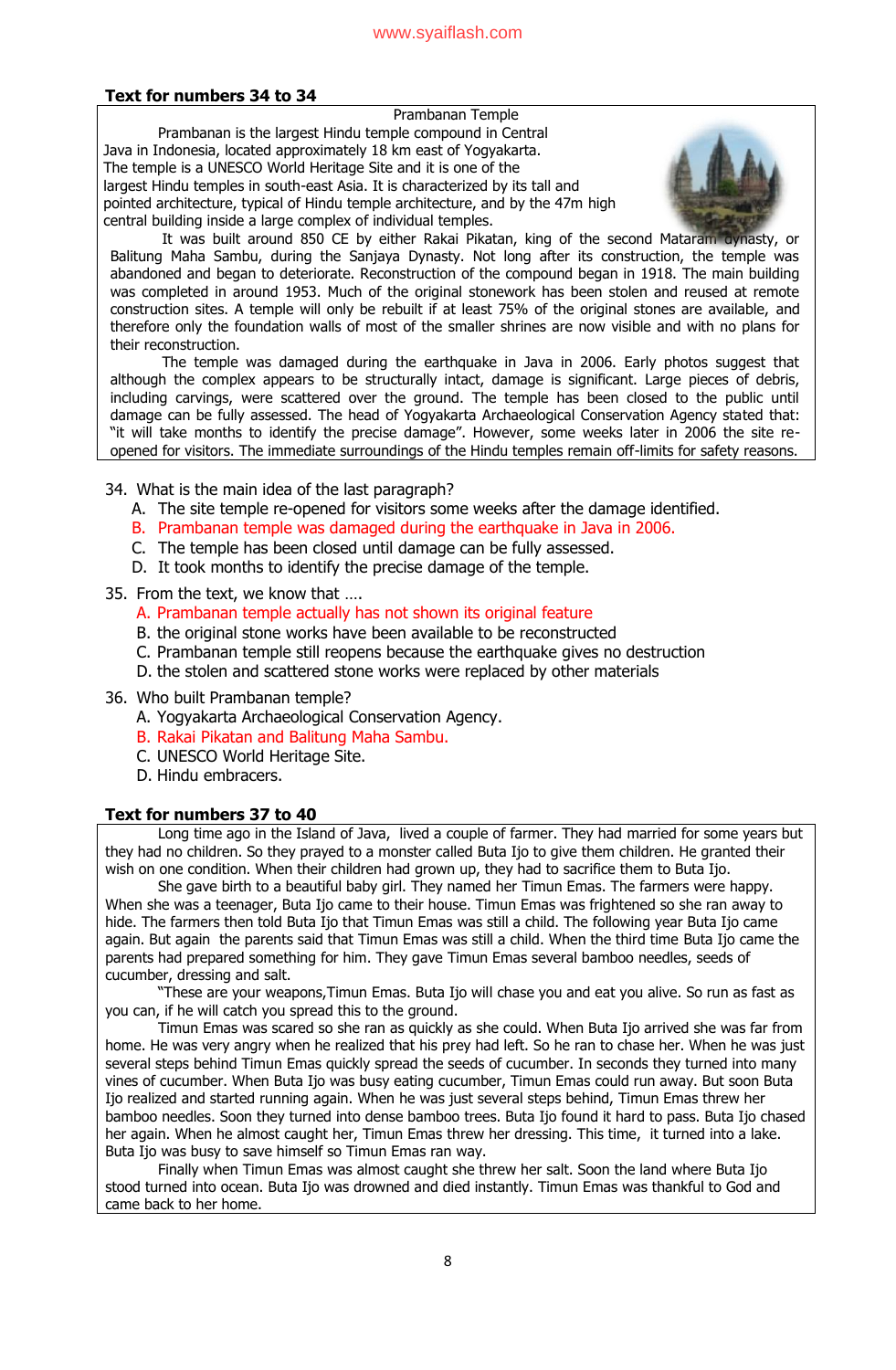#### [www.syaiflash.com](http://www.syaiflash.com/)

- 37. From the story we know that .…
	- A. Timun Emas parents' released her to go without any weapons
	- B. the bamboo needles made the land changed into a lake
	- C. Buto Ijo fulfilled the farmer"s prayer to give a child
	- D. Buto Ijo could catch Timun Emas easily
- 38. "This time, **it** turned into a lake." (Par.4)
	- The underlined word refers to ....
	- A. cucumber
	- B. dressing
	- C. lake
	- D. salt
- 39. "Buta Ijo was drowned and died *instantly."* ( the last paragraph, the third sentence) The word "*instantly*" means ....
	- A. immediately
	- B. incidentally
	- C. tragically
	- D. hurriedly
- 40. What can we learn from the story?
	- A. We should bring a weapon wherever we go.
	- B. To save our life, we must struggle hard.
	- C. The strength will beat the weakness.
	- D. We must be afraid of a furious giant.

## **For number 41 to 43, fill the blank using the appropriate word.**

#### **WATERCRAFT**

Most watercraft would be described as either a [ship](https://en.wikipedia.org/wiki/Ship) or a [boat.](https://en.wikipedia.org/wiki/Boat) However, there are numerous [craft](https://en.wikipedia.org/wiki/Craft_(vehicle)) which many people would consider neither a ship nor a boat, such as: [surfboards,](https://en.wikipedia.org/wiki/Surfboard) [underwater robots,](https://en.wikipedia.org/wiki/Robot) [seaplanes,](https://en.wikipedia.org/wiki/Seaplane) jet [skis](https://en.wikipedia.org/wiki/Jetski) and [torpedoes.](https://en.wikipedia.org/wiki/Torpedo)

The term "watercraft" is …(41) used to describe any individual object, but rather the general term serves to unify the all category from [jet skis](https://en.wikipedia.org/wiki/Personal_watercraft) to [aircraft carriers.](https://en.wikipedia.org/wiki/Aircraft_carrier) Such a vessel may be used in saltwater and freshwater; for pleasure, recreation, physical exercise, [commerce,](https://en.wikipedia.org/wiki/Commerce) [transport](https://en.wikipedia.org/wiki/Transport) or [military](https://en.wikipedia.org/wiki/Military) missions.

Usually the purposes behind watercraft designs and skills are for seafaring education or leisure activities, [fishing](https://en.wikipedia.org/wiki/Fishing) and resource extraction, transportation of cargo or passengers, and for conducting [combat](https://en.wikipedia.org/wiki/Combat) or [salvage operations.](https://en.wikipedia.org/wiki/Marine_salvage) In general, the purpose of a water vehicle identifies its utility with a [maritime industry](https://en.wikipedia.org/wiki/Maritime_industry) sub-sector.

The design from which a water vehicle is created usually seeks to achieve a …(42) between internal capacity [\(tonnage\)](https://en.wikipedia.org/wiki/Tonnage), speed and [seaworthiness.](https://en.wikipedia.org/wiki/Seaworthiness) Tonnage is predominantly a consideration in transport operations, speed is important for [warships,](https://en.wikipedia.org/wiki/Warship) and safety is a primary consideration for less experienced or often smaller and less stable training and leisure vehicles. Current technological development … (43) to identify cheaper, renewable and less polluting sources of propulsion for watercraft of all shapes and sizes.

*Adapted from: https://en.wikipedia.org/wiki/Watercraft*

- 41. A. clearly
	- B. rarely
	- C. commonly
	- D. appropriately
- 42. A. benefit
	- B. balance
	- c. difference
	- d. similarity
- 43. A. seek
	- B. seeks
	- C. seeked
	- D. seeking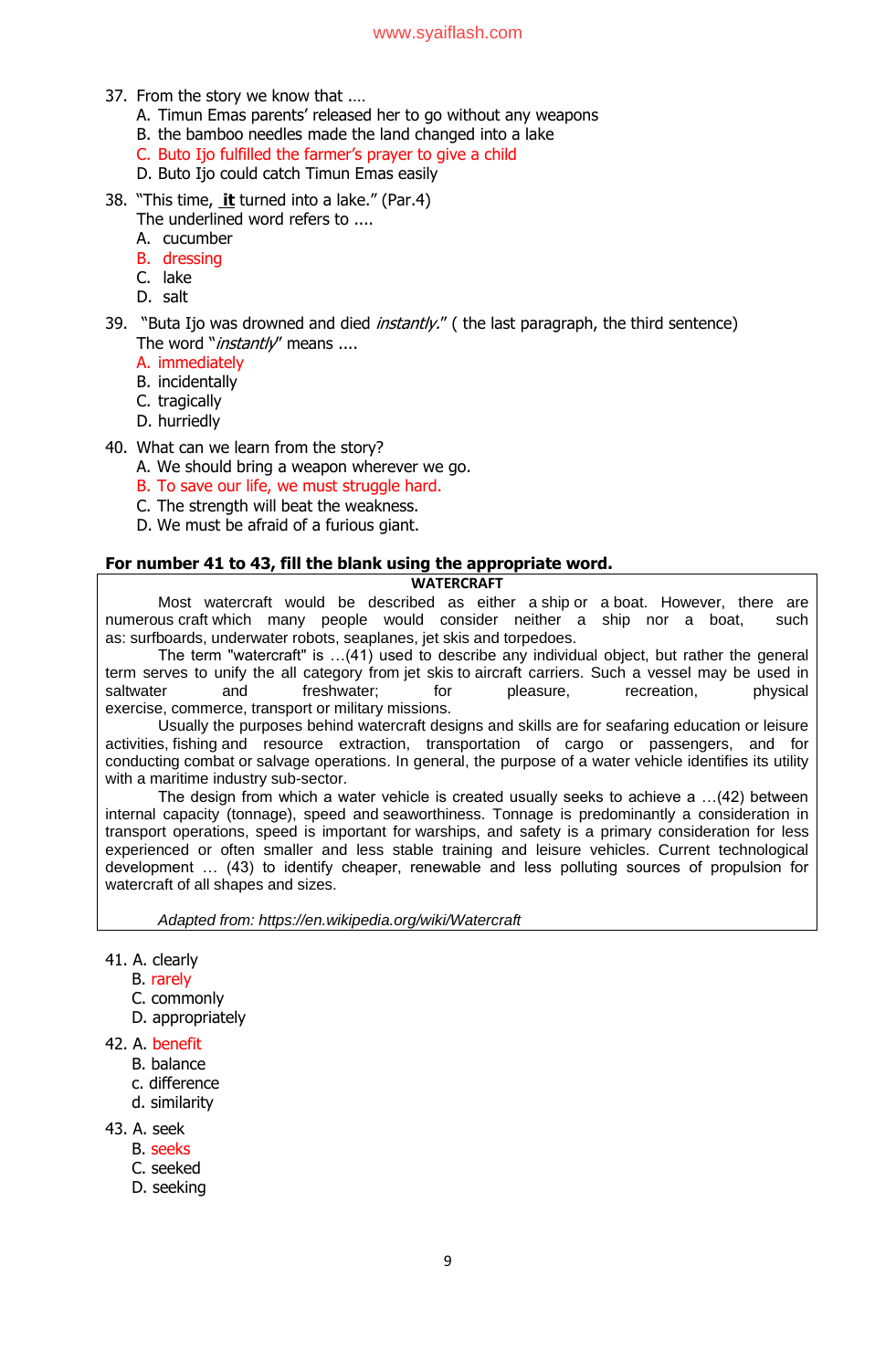#### **For number 44 to 46, fill the blank using the appropriate word.**

Ahmad Yani was born in Jenar, Purworejo, Central Java on June 19, 1922. His family, Wongsoredjo family, worked at a sugar factory.

In 1927, Yani and his family moved to Batavia. He worked... (44) way through primary and secondary education there. In 1940, he left high school to undergo compulsory military service in the army of the Ducth East Indies colonial government. He studied military topography in Malang, East Java. Unfortunately, his education was interupted by the arrival of the invanding Japanese in 1942.

In 1943, he joined Peta (Defenders of the Motherland) army. He underwent further training in Magelang. After completing this training, he enlisted himself to be trained as Peta platoon commander. Then, he was moved to Bogor, West Java to get his training. Upon completion, he was sent back to Magelang as an instructor.

In the early hours of October 1, 1965, he was kindapped by people who came to his house. They killed him. His body was taken to Lubang Buaya and was hidden in a... (45) well. People had left it in along time for particular reason. His body was recovered on 4th of October. He was given state funeral the following day before being buried at Kalibata Hero's Cemetery. On the same day, he was officially declared the Hero of the Revolutioner. Since then, many roads... (46) named after him, and now his former house at Jalan Latuharhary No. 6 Menteng, Jakarta becomes a museum

- 44. A. his
	- B. her
	- C. its
	- D. their

45. A. disused

- B. disabled
- C. disguised
- D. disaffected
- 46. A. was
	- B. are
	- C. have
	- D. were

47. Arrange the following words into a good sentence.

coaches **–** we **–** included **–** have **–** information **–** schedule **–** about **–** sport **–** contact 1 2 3 4 5 6 7 8 9 A.  $2 - 4 - 3 - 9 - 1 - 5 - 6 - 7 - 8$ B.  $2 - 4 - 3 - 1 - 6 - 9 - 5 - 7 - 8$ C.  $2 - 4 - 3 - 9 - 5 - 7 - 8 - 1 - 6$ D.  $2 - 4 - 3 - 1 - 9 - 5 - 7 - 8 - 6$ 

48. Arrange the following words into a good sentence.

| priced | - gold                                 | $-$ the $-$ be $-$ will |      | - forever | - beauty | – its | because of |
|--------|----------------------------------------|-------------------------|------|-----------|----------|-------|------------|
|        |                                        |                         | $-5$ | 6         |          |       |            |
|        | A. $3 - 2 - 5 - 4 - 7 - 6 - 9 - 8 - 1$ |                         |      |           |          |       |            |
|        | B. $3 - 2 - 5 - 4 - 6 - 7 - 9 - 8 - 1$ |                         |      |           |          |       |            |
|        | $C. 3 - 2 - 5 - 4 - 1 - 6 - 9 - 8 - 7$ |                         |      |           |          |       |            |
|        | D. $3 - 2 - 5 - 4 - 6 - 9 - 8 - 1 - 7$ |                         |      |           |          |       |            |

49. Arrange the following sentences to make a good descriptive text.

- 1. I enjoy having time with her and taking care of her.
- 2. My two years old puppy is called Roger.
- 3. I found that she has a very strong sense of our mood.
- 4. Having a pet is really like raising a child.
- 5. She becomes so excited, jumping and hoping while leading us to the front door.
- 6. My maternal instincts have all been aroused by her.
- 7. Roger loves going out, every time we say, "let"s go out for a walk".
- 8. She knows when we are happy and sad.